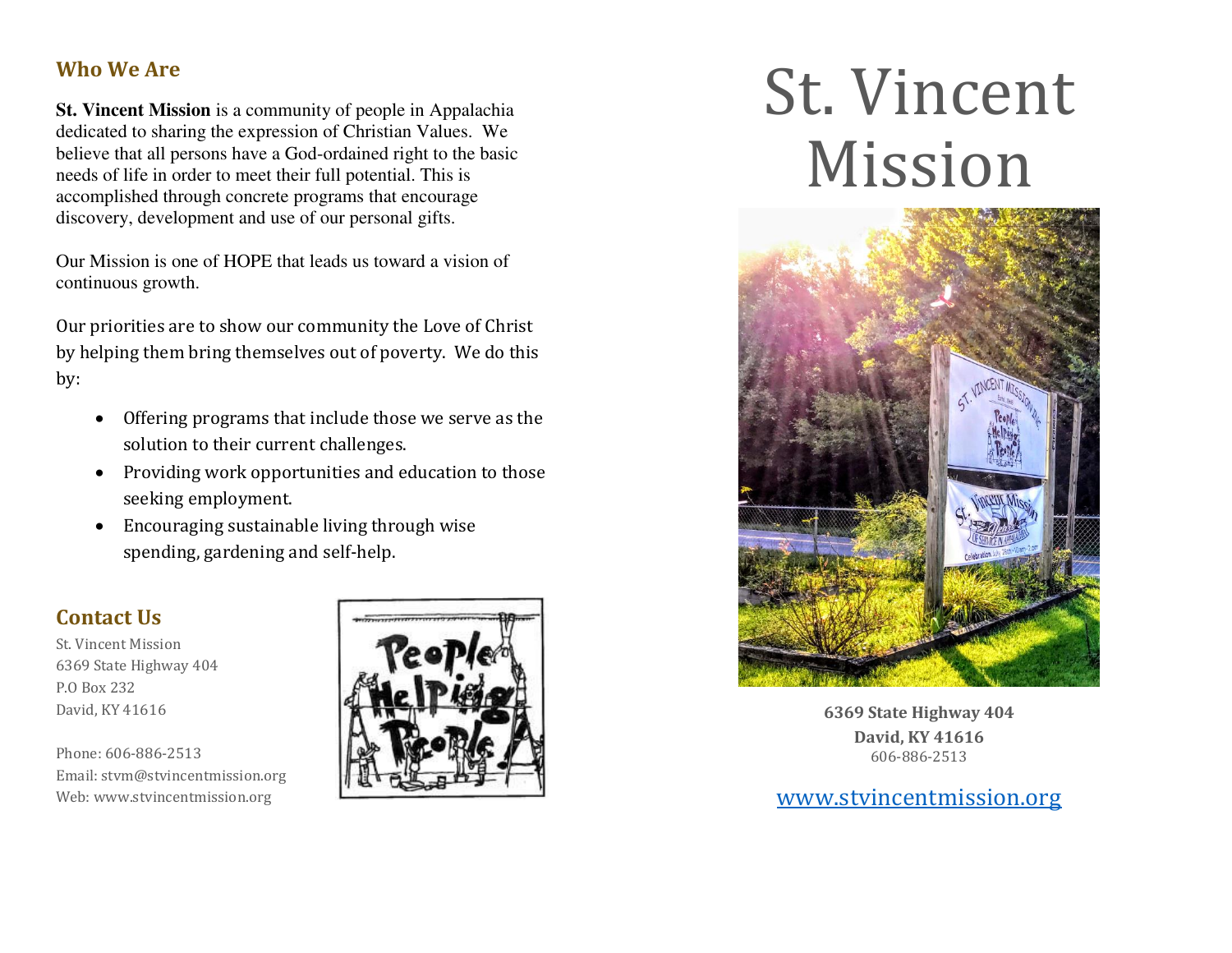# **History**

In 1968 the Brothers of Charity from Philadelphia began a social service program in Floyd County, Ky. They joined Father William Poole who had just been appointed pastor. The Brothers moved to Martin, Ky. in June, 1968. They took over a building that had been used by the Sisters of Divine Providence as a grade school.



In 1970 the Brothers found a property for sale in the old coal mining town of David, KY. St. Vincent Mission moved to that property and began serving the residence of that town. The number of volunteers and programs grew rapidly. The

Mission began doing social work county wide including the county's first food pantry, home improvements and a child care center. The Mission also started a sewing and crafts program for women and held weekend youth programs and dancing classes, Bible School and helped revive the Boy Scout program.

The town of David had been purchased from the coal company by a man named Woodrow Branham. The town had deteriorated pretty quickly. The concept of a Community Development Corporation began to be discussed as a way for the town to revive itself. In 1972 the idea began to take a more concrete shape and in 1974 we entered an agreement to buy the town of David. The David Community Development Corporation became a reality. The people of the town were organized into a board of Directors and in 1975 the purchase was made. The loan package was seed money from the Brothers of Charity, a Washington group, and the local bank.

Now the mission continues its service in the town of David. Programs have adapted and changed with the needs of our community. Building on our rich history of faith, volunteerism and service we continue to serve God in our outreach to those in need in our community.

#### How to Advocate for St. Vincent Mission

#### Who do I talk to?

- People you already have a relationship with
- Your Parish or Church
- Social Justice groups or Bible Studies
- With your family and friends

#### How to talk to them?

- Let them know how you came to know St. Vincent Mission
- Share with them what programs you are involved in and why
- Tell them why you believe in St. Vincent Mission & what we do:
	- o They use donations for the purpose they were designated for
	- o I have seen for myself how their donations are used.
	- o Talk about our programs.
	- o I see that they "Give a hand up rather than a hand out". Share an experience of this that you heard about, saw or read.
- Find out what they are passionate about and talk to them about our programs that align with their passions.
- Share stories about your "Mission" experience.

#### Examples of Advocates

Larry & Marge have been part of the mission for 15 years. They come about twice a year to drop off food, items and to make substantial monetary donations. They have seen and experienced firsthand what goes on at St. Vincent Mission. When they return to New Jersey, they share their enthusiasm with their family and friends and because of their passion they have enlisted many of them to be donors.

Pat is a high school friend of Sr. Kathleen's. She began to come and visit at first, then accompanied Sr. Kathleen's on Mission talks around the country. She told her brother and sister-in-law about all that she experienced, who shared it with Peggy. Now they are all donors and Pat and her cousins volunteer in our Christmas program.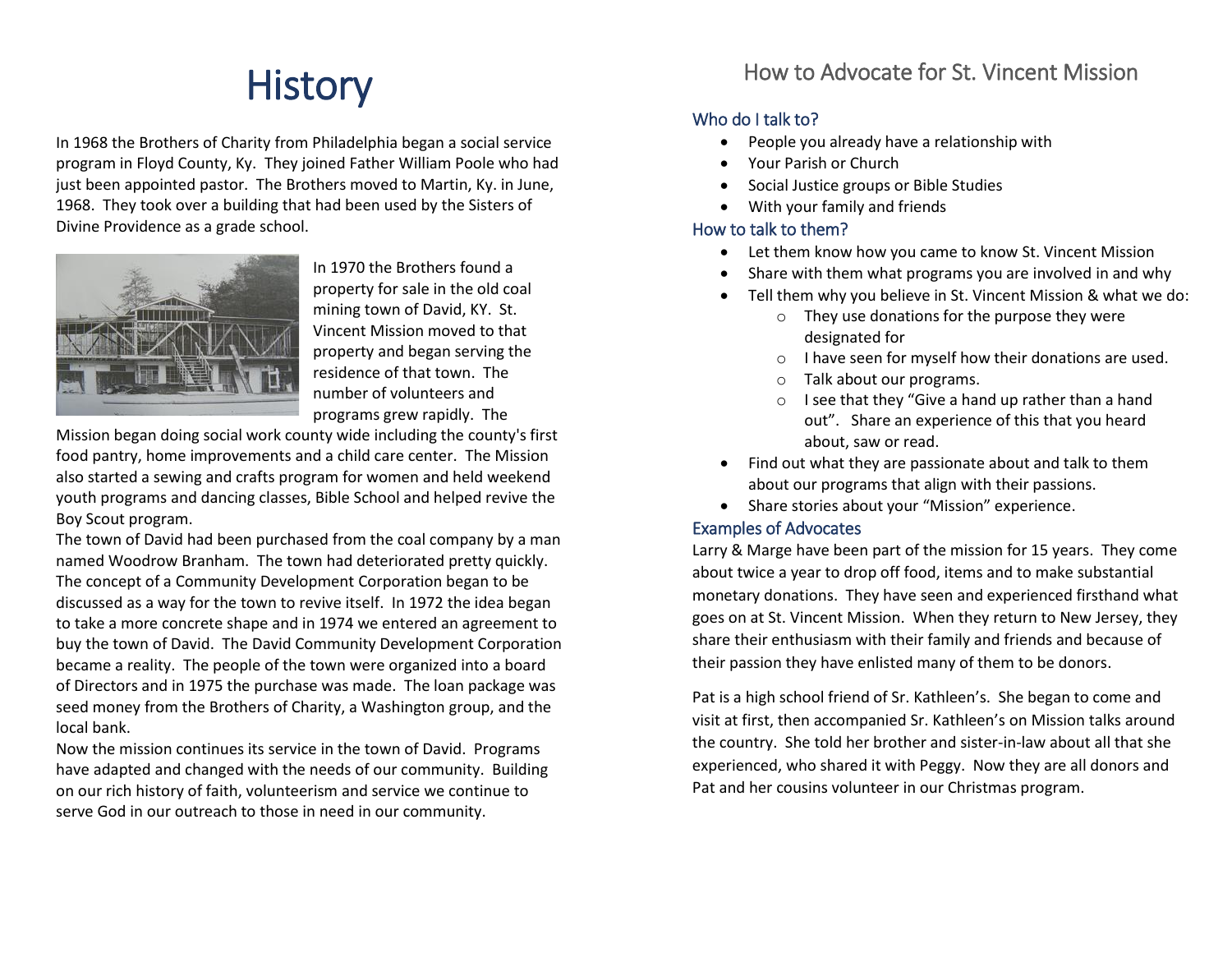# Needs

#### Donors:

- Monthly donations to support programs and daily operational cost.
- Yearly to support programs and events.

#### Donations that we have a consistent need for:

- Shampoo, conditioner, body wash, tooth brush/paste
- Dish soap, toilet paper, laundry detergent
- School and office supplies, food

#### Thrift Store Needs:

- Clothes (especially men's jeans, sweat pants, hoodies, Tshirts & flannel shirts or kid's clothes)
- Shoes (tennis shoes and boots, especially for men)
- Kitchen Items, small appliances & furniture
- Toys, tools & electronics

#### Christmas:

- Clothes (see Website for specific needs for the current year)
- Men's items such as: tools, wallets, body wash/ cologne sets, work boots, fishing gear, car wash kits
- Household/ kitchen items such as: small kitchen appliances, bedding, towels and wash cloths, pots and pans
- Teen items: make-up, body wash sets, purses, head phones, video games
- Toys

#### Volunteers:

- Groups to work for a week in Home Repair
- Individual volunteers to serve in all areas of the mission

#### Pray for:

- Our needs to be met
- Board Members, staff & volunteers
- Our program participants
- Our community
- Others to see the love of Christ & come to know Him as their Savior

### Our Service



Area Floyd County-Population 35,589

| <b>Floyd County Statistics</b> | Floyd    | Total U.S |
|--------------------------------|----------|-----------|
| compared to total U.S          | County   |           |
| Percent with HS Edu.           | 73.8%    | 87.7%     |
| Percent with BA Degree         | 11.25 %  | 31.5%     |
| <b>Percent with Disability</b> | 22.6%    | 8.6%      |
| Percent in Labor Force         | 40 %     | 62.9%     |
| Median Household Income        | \$31,267 | \$60,293  |
| <b>Poverty Rate</b>            | 34.2%    | 11.8%     |

As you can see from the chart above Floyd County Kentucky has a lower rate of High School graduates, individuals with a BA degree and individuals in the work force. We also have a higher rate of disability and poverty than the national average. Our household income is \$29,026 less than the national median income.

To learn more about Appalachia and Service to those in need read:

- *When Helping Hurts* by Steve Corbett & Brian Fikkert
- *Helping without Hurting in Short Term Missions* by Steve Corbett & Brian Fikkert
- *Uneven Ground: Appalachia Since 1945* by Ronald Eller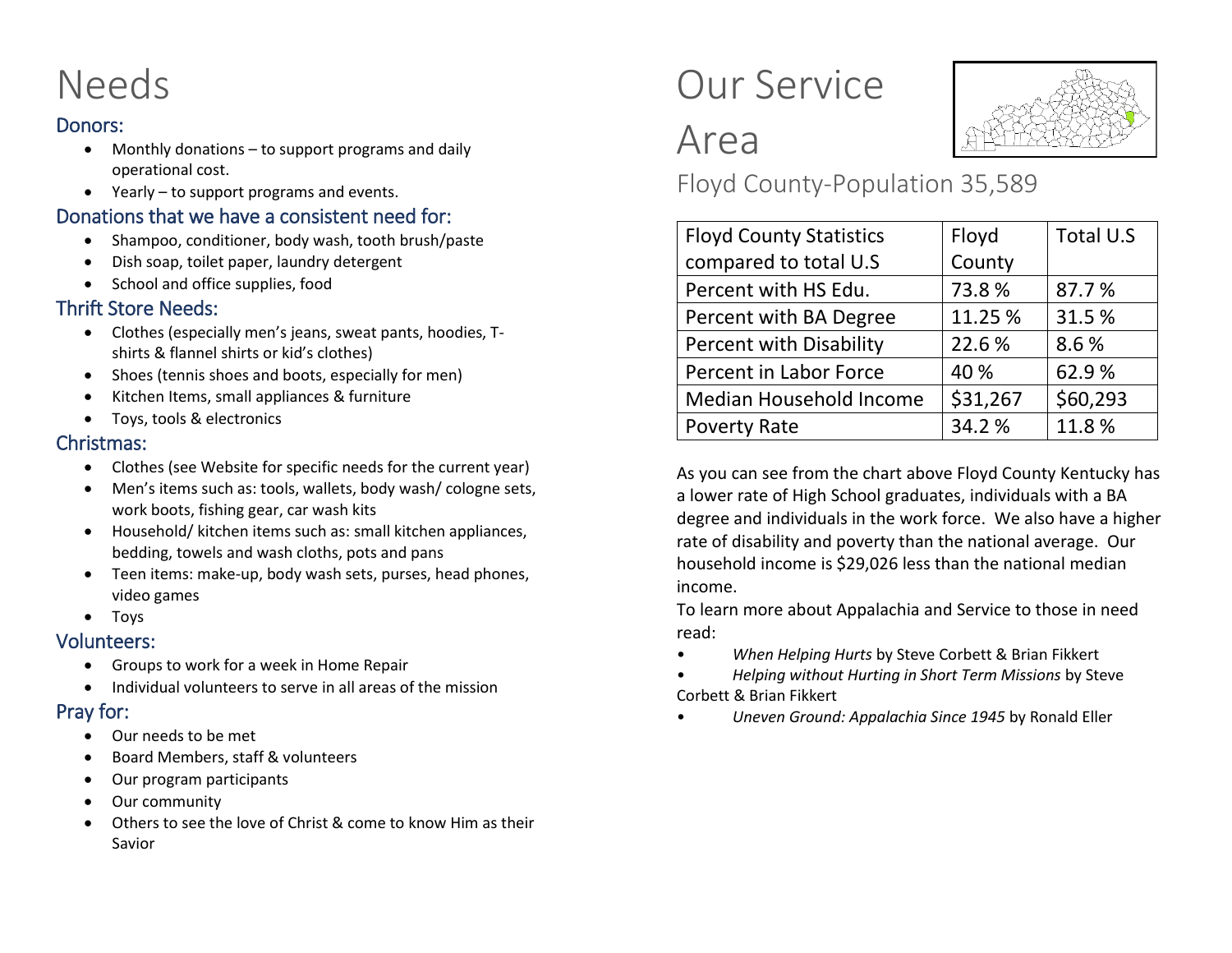### How We Serve Well

Our approach to poverty alleviation is holistic. We do not believe that lack of resources is the only thing that leads to poverty. Broken systems, broken regions and broken people all lead to poverty.

Broken Systems: Organizations that endeavor to alleviate poverty by giving handouts without addressing the core issues of poverty. Social security benefits and food stamps that are cut off the moment someone get a job without a grace period to adjust to the new income stream.

Broken Regions: We have bad roads, isolated areas and people with limited transportation. This leads to fewer job opportunities.

Broken People: People often succumb to patterns of generational poverty, wrong thinking about money and priorities in their spending habits that do not make sense.

We may get a call from someone who needs help with paying an electric bill, but their real need is a job or money management assistance. Both of those we are able to help with, but the real need is not always evident. This is part of the reason for requiring people to volunteer for the assistance we provide. The other reason is that we want people to be empowered to provide for themselves. Handouts produce dependence. We do not want people to think that the best they can do is beg for help. We empower them with opportunities rather than give them handouts.

Poverty alleviation has to combat all the reasons why someone is living in poverty. It is not merely a lack of material resources. We serve the way that we do because we want to see a long-term change in peoples live. Handouts don't produce long term change. We want to walk with people long term to see them come out of poverty and not need governmental or non-profit assistance. So that they might have the pride of providing for their families themselves.

### Christmas Program

#### What we do:

We provide families with the opportunity to "shop" in our Christmas store. They use points to shop and are able to get items for themselves and their family for Christmas. We have household items, clothes and toys. They also receive hygiene products, a food gift cards and stocking stuffer items.

#### Who we Help: in 2019 we served 922 people

- We help families who have accessed our services throughout the year such as: Home Repair, Emergency Assistance & Career Readiness.
- Other organizations: Women's Drug Rehab, a nonprofit who serves adults with special needs & chronically homeless people, Fire Departments, Nursing Homes and pre-school classes.

#### What they do to be a part of the program:

- Year one no requirements
- Year two participate in 8 out of 11 classes offered at the mission
- Year three volunteer at the mission for 12 hours
- Year four take our 12-lesson Faith and Finances Course

Why we do it this way: If they are doing things to earn these gifts, then they are the ones providing gifts for their children and they get the joy of giving to their families. This preserves their dignity and helps them to be able to provide.

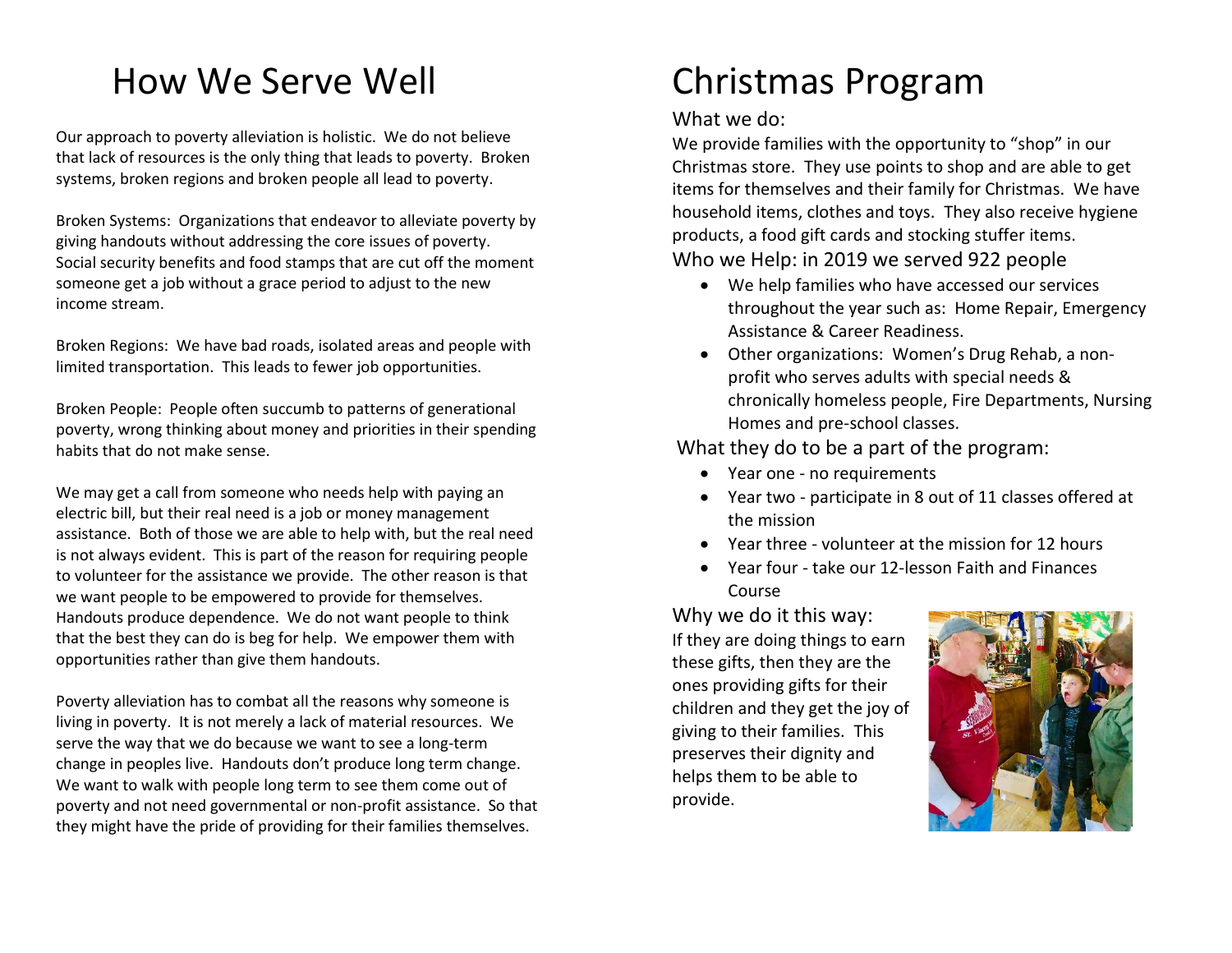## Community Events

#### Classes that we Teach:

We offer classes on: healthy, budget and diabetic cooking, crafting, pet care, financial education, work/ career skills, maintaining and winterizing you home, seed starting, garden bugs, food preservation, selfdefense, advocating for your child and personal health and wellness.

#### Family Fun Days:

We host several family events such as:

- Easter egg hunt
- Out of School Celebration
- Day Camp
- Back Pack Give Away (In 2019 we gave 185 students backpacks, supplies, clothes and shoes.)
- Fall Festival

#### Why so many classes and events?



Our area is isolated. Often there are not a lot of free family events. Community events give us the opportunity to connect with our community, share a meal and enjoy each other's company. These events provide relief from isolation, community connections and the opportunity to strengthen family connections.

In 2019 we hosted:

- 10 events with 471 attending
- 36 classes with 187 attending
- 22 garden classes with 74 attending



#### What we help with:

We assist families with electric, water, insurance, gas cards for medical care, and emergency hotel rooms. Families are able to access assistance once a year. Typically, we pay between \$50 and \$100 on a bill.

Some of the recipients are elderly, disabled, families with several children, individuals coming out of a domestic violence situation and people who have had an unexpected financial burden.

#### What they do in return:

We ask that when we assist a family with a bill, that a member of the family come volunteer at the mission for 6 hours. Many of the people we serve come with different skills that they are able to use to help us.

#### Why we do it this way:

Often times someone will come to do their service hours and they will posses a skill that we could really use such as painting, lawn mower repair, lawn care, artistic abilities, computer work, organizational skills, etc. This allows us, as the staff to work with those we serve, so that we are partners, not just an organization giving a hand out. We are both working together and each side is mutually benefited.

Those that we serve are not beggars. They want to earn what they are given. By serving with us to receive the assistance, they have the pride of being able to provide for their families and the joy of knowing that they helped serve their community. Often times, we are able to build a relationship with those that come to work. We are able to talk with them and see that while they came for assistance with a bill, their real need



might be a job. Then we are able to offer them the assistance of our Career Readiness Program. We want to help them find ways to come out of poverty. This is a more holistic approach to poverty alleviation than merely paying a bill for someone.

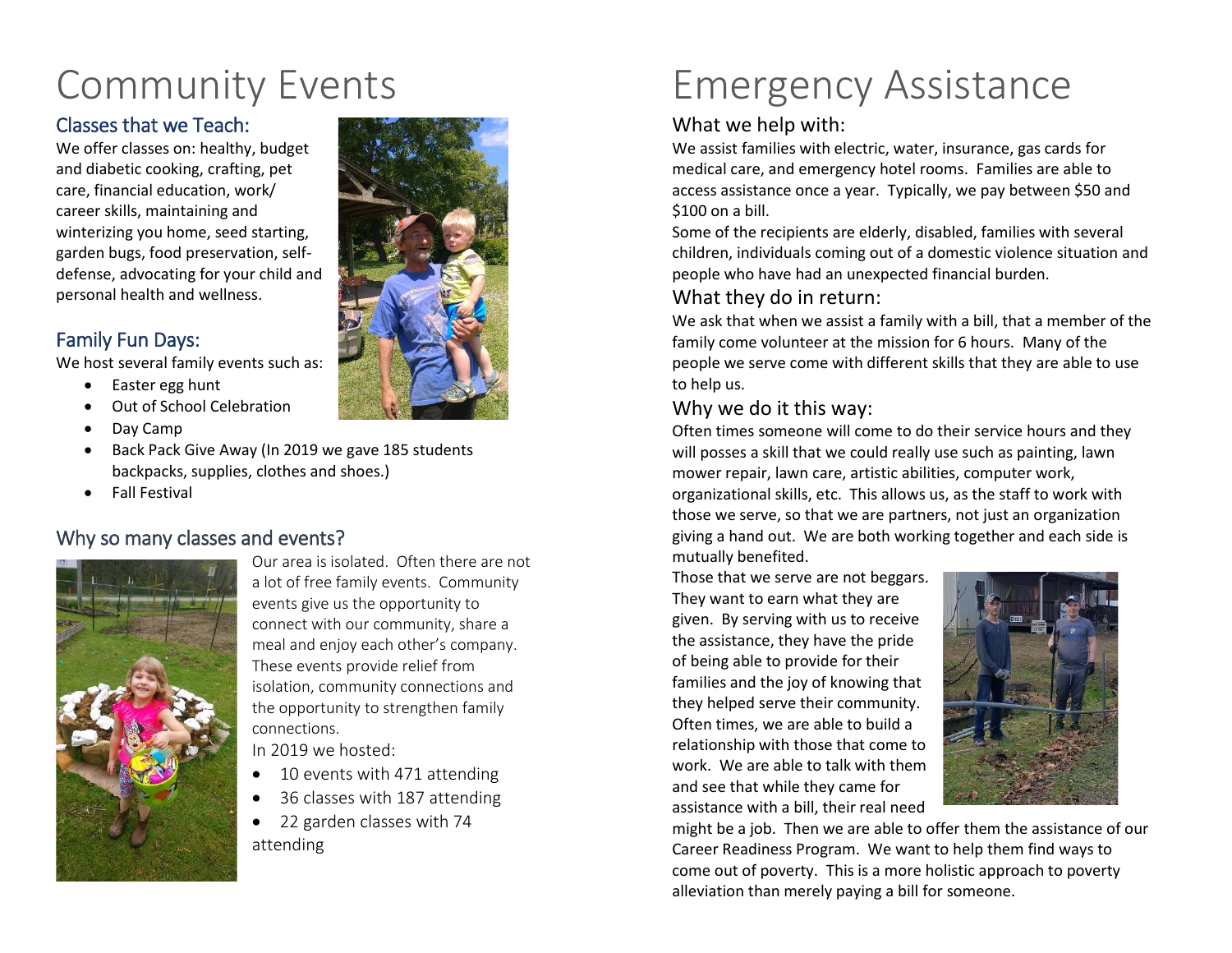### Career Readiness Internships

#### What we do

We offer a faith-based course called "Work Life". This course teaches how to write a resume & cover letter, soft skills, conflict resolution, overcoming obstacles to employment and how to navigate the work place to be an effective employee. While on our program, they work at the mission for 2 days a week at minimum wage. Our program lasts 3 to 4 months and we want them to have a permanent job at the end of their program participation. We also provide support while they seek a job. Examples of this include letting them know about jobs in the area, helping with applications and practice interviews.

#### What they do

Interns work in the Home Repair Program, Woodworking, Garden Program, Thrift Store, Food Pantry, Emergency Assistance and Technical Support. This gives them the opportunity to learn a skill that can be used at a job or that they can use themselves to make extra income or provide for their needs (such as gardening, woodworking or repairing their own home to save money). They work alongside employees learning these skills. The employee they work with also teaches them basics principals to being a good employee and works with them on the concepts learned in the work life class.

#### Why Do We Do This?

Many people we serve through this program have a criminal history, past drug addiction, have never worked a job or they just don't know how to be a good employee. These are all barriers to employment. Our goal is to train people to be good employees, give opportunities to those with past bad behavior and offer an opportunity where there would not otherwise be one.

Getting a positive recommendation from us might breach the barrier of a criminal history. Working with us as a first-time job might lay a positive foundation for future work. Over all we hope to break barriers to employment in the lives of those we serve.

### Scholarships

#### Who we help

- Residents of Floyd County and the surrounding counties
- Low income individuals

#### What we help with

- We help with up to \$500 per semester
- College/ trade tuition
- Books, uniforms, nursing items, trade items, etc.

#### How this impacts our community:

In Floyd County Kentucky only 11.25% of the population has a Bachelor's Degree or higher. The national average is 31.5%. The students in our area face a lot of challenges to get an education. Often times students are discouraged by family from gaining a higher education. Sometimes it is due to the shame of being less educated themselves. Sometimes the students are accused of thinking that they are better because they are more educated or seeking more education.

Sometime the thought of a college education can disrupt the family unit. The family might be afraid the student will leave the area, or that it would be too expensive to visit the student. Sometimes adult children help pay the family bills. If the child goes to college they won't be helping the family, and there would be an added expense. Sometimes the family won't be able to send all the children to school so they send none.

Appalachian students also face challenges while in college. College professors might think that the student is less educated due to the way they talk. New surroundings and technology might be difficult to adapt to. Often times people who have grown up in the mountains feel open and exposed in flatter parts of the country. The student also might feel guilty for causing an expense for the family, leaving the family or they might feel that they are prideful for pursuing higher education.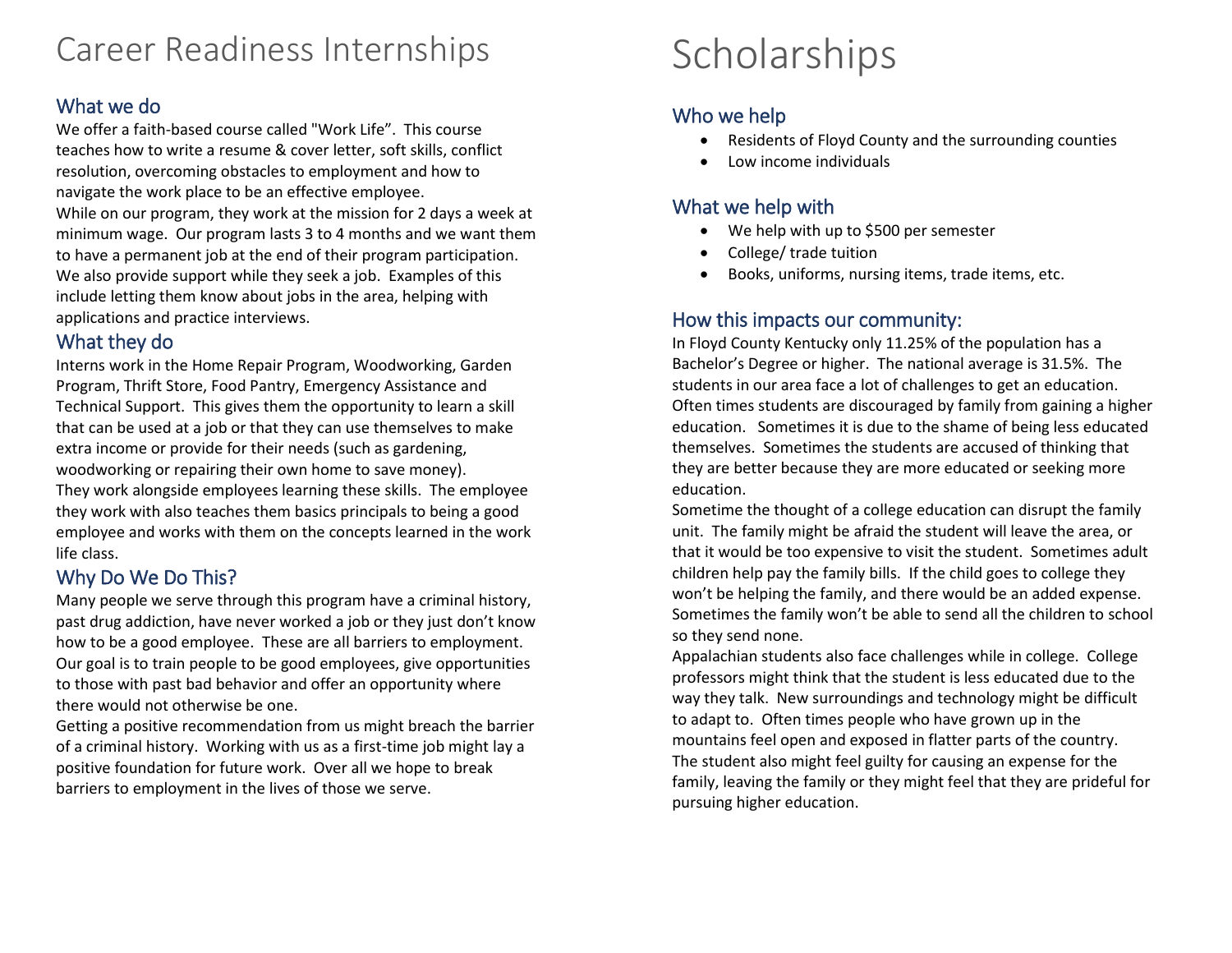### Thrift Store

#### What we do



Our thrift store is open to the public Monday – Friday 9am to 3pm. We sell clothes, shoes, furniture, household items and toys at a low cost. Often times, when people come to our Food Pantry, they will shop

in the thrift store. This gives people the opportunity to socialize with each other and with staff members. It doesn't seem like much, but when you only leave home a few times a month, having the opportunity to talk and spend time with others can be very important.

#### Flood, Fire and other Natural Disasters

Sometime people come to the mission who have lost possessions to fire, flood, theft and other situations. People also sometimes need clothes for school, job interviews or specific clothes for work who are unable to purchase them. We provide clothes and household items for free to those who have had some sort of natural disaster. If someone is struggling financially and just needs a little extra help, we ask that they do volunteer work to pay for what they need. Many times people will work for furniture or other household items that they might need.

## Home Repair

We help families with room additions, roofs, ramps, decks, foundational issues, floor damage, drywall repair and other repairs.

Volunteers work alongside home owners to help them make the repairs on their own homes. Home owners are fully involved in the process from the beginning. They decide what



repairs are the most important and they pay a part of the materials cost. Often times home owners will prepare

meals for the volunteers as a token of their appreciation. More important than the home repairs are the relationships that are built between home owner & volunteer. Volunteers learn from the home owners and leave Kentucky with a better understanding of our way of life, Appalachian values and our beautiful, wise and creative residents.

Why do we require home owners to help and to pay part of the material cost?

- When you are invested in something you take care of it.
- Many people do not like to ask for help, but when they are a part of the work and pay for part of the material cost they are able to have pride in the work and in their ability to take care of their home.
- When home owners and volunteers work together they learn from each other and build relationships.